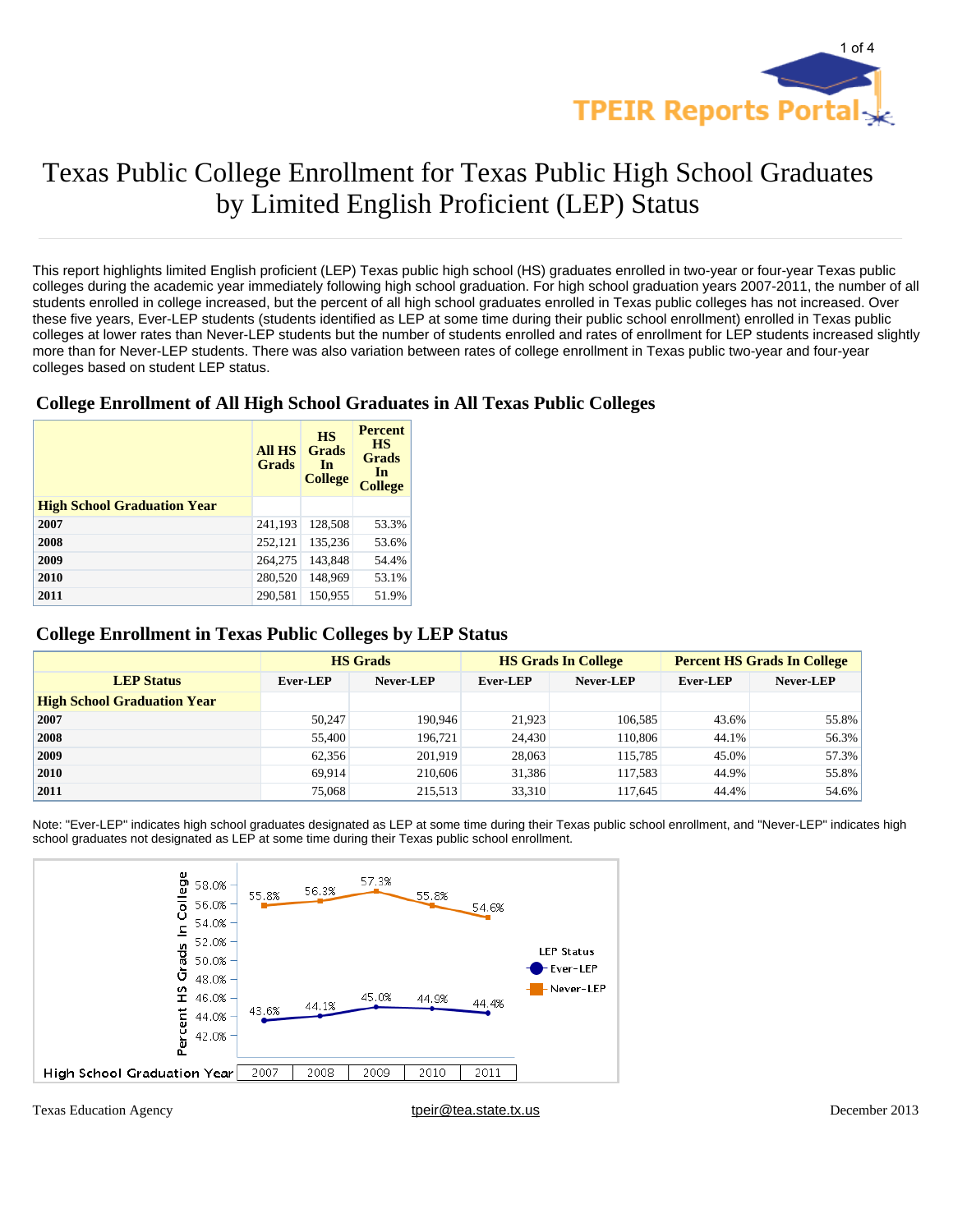

## Texas Public College Enrollment for Texas Public High School Graduates by Limited English Proficient (LEP) Status

### **College Enrollment in Two-Year and Four-Year Texas Public Colleges by LEP Status**

|                                    | <b>HS</b> Grads |           | <b>HS Grads In College</b> |           | <b>HS Grads In Two-Yr</b><br><b>College</b> |           | <b>HS Grads In Four-Yr</b><br><b>College</b> |           |
|------------------------------------|-----------------|-----------|----------------------------|-----------|---------------------------------------------|-----------|----------------------------------------------|-----------|
| <b>LEP Status</b>                  | Ever-LEP        | Never-LEP | Ever-LEP                   | Never-LEP | Ever-LEP                                    | Never-LEP | <b>Ever-LEP</b>                              | Never-LEP |
| <b>High School Graduation Year</b> |                 |           |                            |           |                                             |           |                                              |           |
| 2007                               | 50.247          | 190.946   | 21.923                     | 106,585   | 14.491                                      | 60,235    | 7,432                                        | 46,350    |
| 2008                               | 55,400          | 196,721   | 24,430                     | 110,806   | 16,462                                      | 63,858    | 7,968                                        | 46,948    |
| 2009                               | 62.356          | 201,919   | 28,063                     | 115,785   | 19,230                                      | 68,764    | 8,833                                        | 47,021    |
| 2010                               | 69.914          | 210,606   | 31,386                     | 117,583   | 21,245                                      | 68,870    | 10.141                                       | 48,713    |
| 2011                               | 75,068          | 215,513   | 33,310                     | 117,645   | 21,974                                      | 67,803    | 11,336                                       | 49,842    |

|                                    |                       | <b>Percent HS Grads In Two-Yr</b><br><b>College</b> | <b>Percent HS Grads In Four-Yr</b><br><b>College</b> |                  |  |
|------------------------------------|-----------------------|-----------------------------------------------------|------------------------------------------------------|------------------|--|
| <b>LEP Status</b>                  | Never-LEP<br>Ever-LEP |                                                     | <b>Ever-LEP</b>                                      | <b>Never-LEP</b> |  |
| <b>High School Graduation Year</b> |                       |                                                     |                                                      |                  |  |
| 2007                               | 28.8%                 | 31.5%                                               | 14.8%                                                | 24.3%            |  |
| 2008                               | 29.7%                 | 32.5%                                               | 14.4%                                                | 23.9%            |  |
| 2009                               | 30.8%                 | 34.1%                                               | 14.2%                                                | 23.3%            |  |
| 2010                               | 30.4%                 | 32.7%                                               | 14.5%                                                | $23.1\%$         |  |
| 2011                               | 29.3%                 | 31.5%                                               | 15.1%                                                | $23.1\%$         |  |

Notes: 1. For the purposes of this report, if a student was enrolled simultaneously in both a two-year and four-year college during the fall semester, the student was counted as being enrolled in a four-year college. 2. "Ever-LEP" indicates high school graduates designated as LEP at some time during their Texas public school enrollment, and "Never-LEP" indicates high school graduates not designated as LEP at some time during their Texas public school enrollment.



Texas Education Agency tpeir@tea.state.tx.us December 2013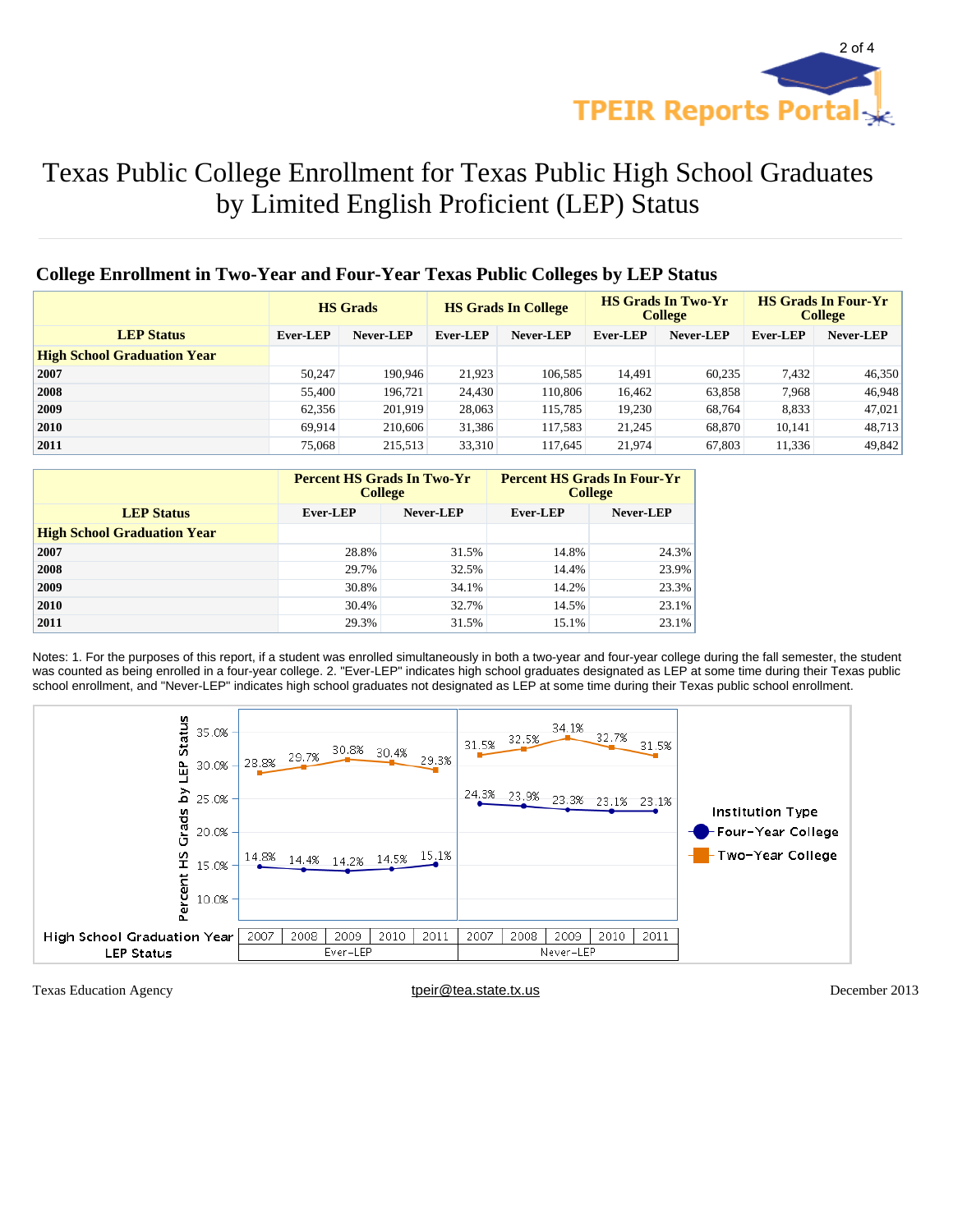

### **Texas Public College Enrollment for Texas Public High School Graduates by Limited English Proficient (LEP) Status About the Data**

| <b>Purpose</b>                           | This report shows the college enrollment rate of Texas public high school (HS)<br>graduates by Limited English Proficient (LEP) status. In this report, students who<br>at some time during their Texas public school enrollment were designated as<br>LEP are categorized as Ever-LEP and those students who were never<br>designated as LEP are categorized as Never-LEP. College enrollment numbers<br>and percents consist of enrollment during the fall semester following high school<br>graduation in Texas public institutions of higher education that offer two-year<br>and/or four-year degrees. The data are reported at the regional Educational<br>Service Center (ESC or Region) level and at the statewide level.<br>The report presents information about LEP students who graduate from high<br>school and enroll in college. Information on the rate at which Ever-LEP<br>graduates go to two-year or four-year colleges compared to Never-LEP<br>graduates is provided. |
|------------------------------------------|---------------------------------------------------------------------------------------------------------------------------------------------------------------------------------------------------------------------------------------------------------------------------------------------------------------------------------------------------------------------------------------------------------------------------------------------------------------------------------------------------------------------------------------------------------------------------------------------------------------------------------------------------------------------------------------------------------------------------------------------------------------------------------------------------------------------------------------------------------------------------------------------------------------------------------------------------------------------------------------------|
| <b>Data Sources</b>                      | High school graduate data used for this report come from the Texas Public<br>Education Information Management System (PEIMS). The data source for<br>enrollment in Texas public two-year and four-year higher education institutions is<br>the Texas Higher Education Coordinating Board (THECB).<br>Note: Data used in this report represent only Texas public 2-year and 4-year<br>colleges and do not include out-of-state or Texas private higher education<br>institutions.                                                                                                                                                                                                                                                                                                                                                                                                                                                                                                            |
| <b>Data Elements</b>                     | Note: In this report, all percentages are based on the number of Texas public<br>high school graduates.                                                                                                                                                                                                                                                                                                                                                                                                                                                                                                                                                                                                                                                                                                                                                                                                                                                                                     |
| Two- or Four-Year<br><b>College Type</b> | College type indicates that the Texas public institution of higher education offers<br>either a two-year degree (such as an Associate degree) or a four-year degree<br>(such as a Baccalaureate degree.) A two-year degree normally requires at least<br>two years of full-time equivalent college work. A four-year degree normally<br>requires at least four years of full-time undergraduate college work.<br>For the purposes of this report, if a student was enrolled simultaneously in both<br>a two-year and four-year college during the fall semester, the student was<br>counted as being enrolled in a four-year college.                                                                                                                                                                                                                                                                                                                                                       |
| <b>College Enrollment</b>                | The number of students enrolled in a Texas public two-year or four-year<br>institution of higher education as reported by the THECB for the fall semester<br>following high school graduation.                                                                                                                                                                                                                                                                                                                                                                                                                                                                                                                                                                                                                                                                                                                                                                                              |
| <b>LEP Status</b>                        | Indicates whether the high school graduate was designated as Limited English<br>Proficient (LEP) at any time during his/her Texas public school enrollment.                                                                                                                                                                                                                                                                                                                                                                                                                                                                                                                                                                                                                                                                                                                                                                                                                                 |